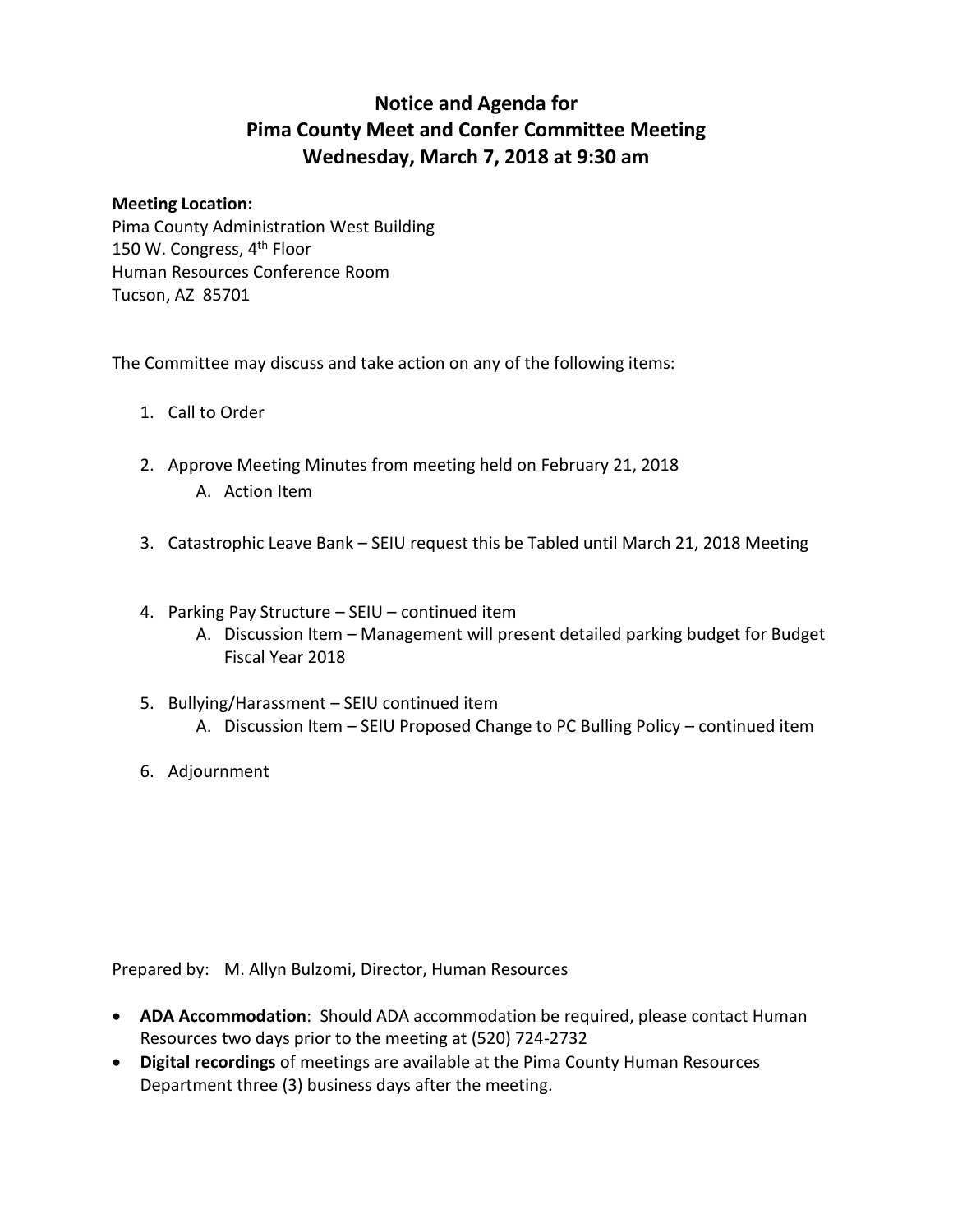## **Meeting Minutes Pima County Meet and Confer Committee Meeting Wednesday, February 21 at 9:30 am**

## **Meeting Location:**

Pima County Administration West Building 150 W. Congress, 4<sup>th</sup> Floor Human Resources Conference Room Tucson, AZ 85701

| Present | John Becerra, SEIU, RWRD                   |
|---------|--------------------------------------------|
|         | Tony Gigliotti, SEIU, Transportation       |
|         | Samantha Kane, SEIU, Health                |
|         | Pat Moreno, SEIU, Health                   |
|         | Juan Perez, SEIU, Fleet                    |
|         | Rene Valadez, SEIU, PAC                    |
|         | Allyn Bulzomi, Pima County, HR             |
|         | Ellen Moulton, Pima County, Finance        |
|         | Amber Mathewson, Pima County, Library      |
|         | Seth Chalmers, Pima County, Transportation |
|         | Kristin Barney, Pima County, Health        |
|         |                                            |

**Absent** None

**Also Present** Marchelle Pappas, Pima County, Meeting Coordinator Sandy Ochoa, SEIU Debbie Lippincott, AFSME

The Committee may discuss and take action on any of the following items:

- 1. Call to Order Meeting called to order at 9:40
- 2. Approve Meeting Minutes from meeting held on February 7, 2018
	- A. Action Item motion to approve meeting minutes from February 7, 218 with grammatical and spelling corrections by Ellen Moulton, seconded by Allyn Bulzomi, unanimously carried.
- 3. Catastrophic Leave Bank at SEIU's request Tabled until March 7, 2018 Meeting
- 4. Parking Pay Structure SEIU continued item
	- A. Discussion Item County doesn't have anything to present at this time; but we will present something prior to the next meeting. SEIU has questions regarding